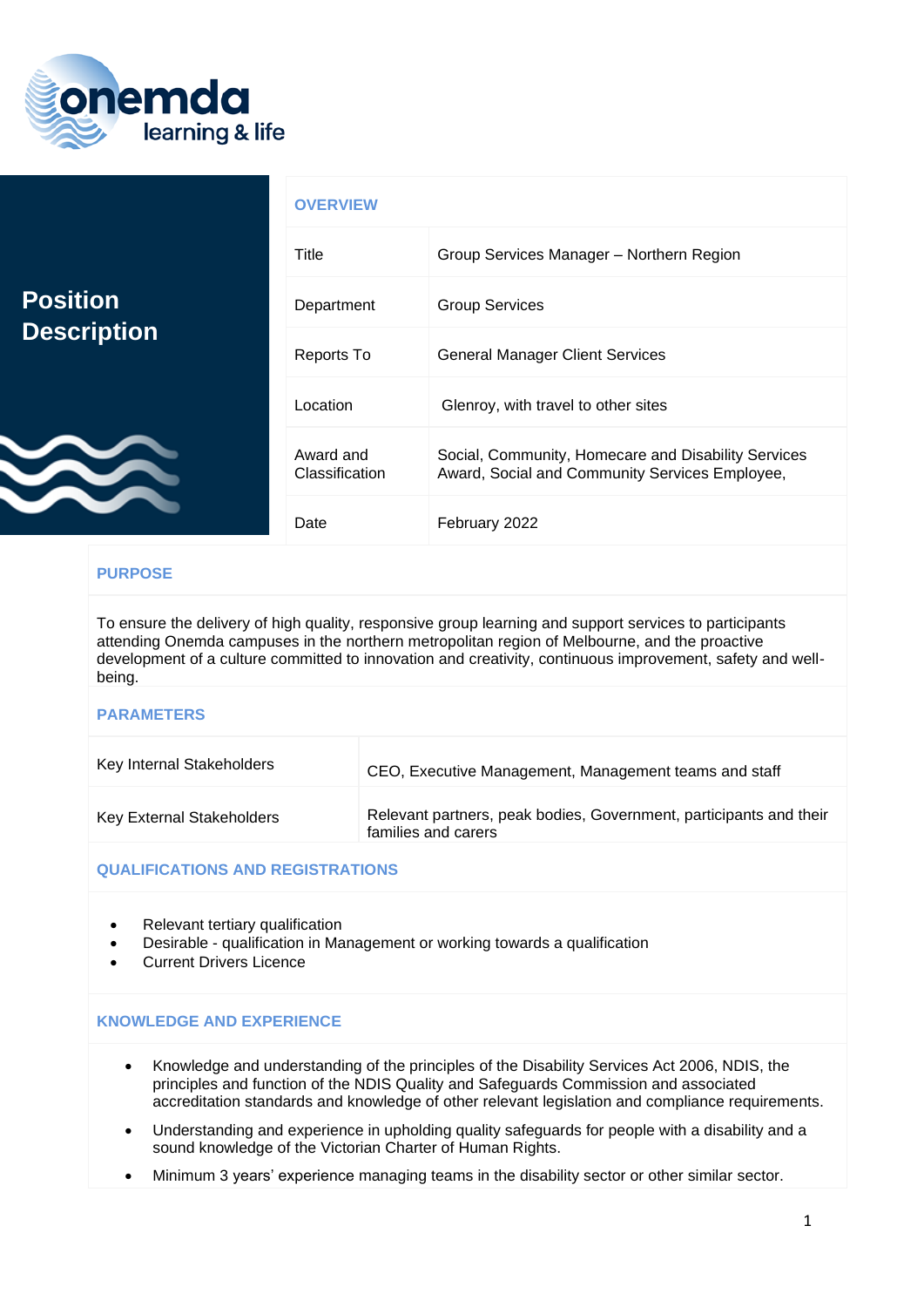

- Commitment to person centred practices, innovative service delivery and quality outcomes.
- Demonstrated experience with managing change.
- Demonstrated experience with developing cohesive, high performing teams.
- Proven ability to think innovatively, affect change and shape positive workplace culture.
- Commitment to quality assurance and continuous improvement.
- Knowledge of financial processes related to individual funding and budgets.

### **CORE SKILLS**

## **Specialist Skills and Knowledge**

- Exceptional leadership and mentoring skills.
- Ability to problem solve and identify creative solutions to challenging issues.
- Expertise in conflict resolution, complaint management and positive behaviour support.t
- Demonstrated excellent interpersonal and negotiation skills, with the ability to develop relationships with a wide range of stakeholders.
- Ability to manage change.
- Experience in managing projects.
- Demonstrated excellent organisational skills with the ability to work both independently and collaboratively, meet deadlines and manage competing priorities.

#### **Interpersonal Skills**

- High level of interpersonal and communication skills (both written and verbal), including an ability to represent and negotiate on behalf of the organisation.
- Ability to work collaboratively across all areas of the organisation.
- Demonstrated ability to communicate effectively with persons with a disability, their family, staff and advocates.

### **MUTUAL COMMITMENTS**

**Equal Opportunity.** Onemda is committed to being an equal opportunity employer, aiming to provide every employee with fair access to all workplace opportunities and benefits. In return, employees will treat each other fairly, without discrimination.

**Diversity.** Onemda welcomes and embraces diversity through providing safe, positive and nurturing environment which celebrates the rich dimensions and contributions of diversity of each individual.

**Safety Screening.** An offer of employment cannot be confirmed until the safety screening requirements have been conducted, assessed and clearance has been given.

The safety screening process incorporates the completion of the following:

- Criminal history check (crimcheck.org.au)
- Reference check (including, but not limited to, disciplinary action disclosure, confirmation of qualifications and training and an understanding of appropriate behaviors)
- Disability Worker Exclusion Scheme (DWES) check

**Safeguards**: Vulnerable people have the right to be and feel safe. Onemda has zero tolerance for any form of abuse.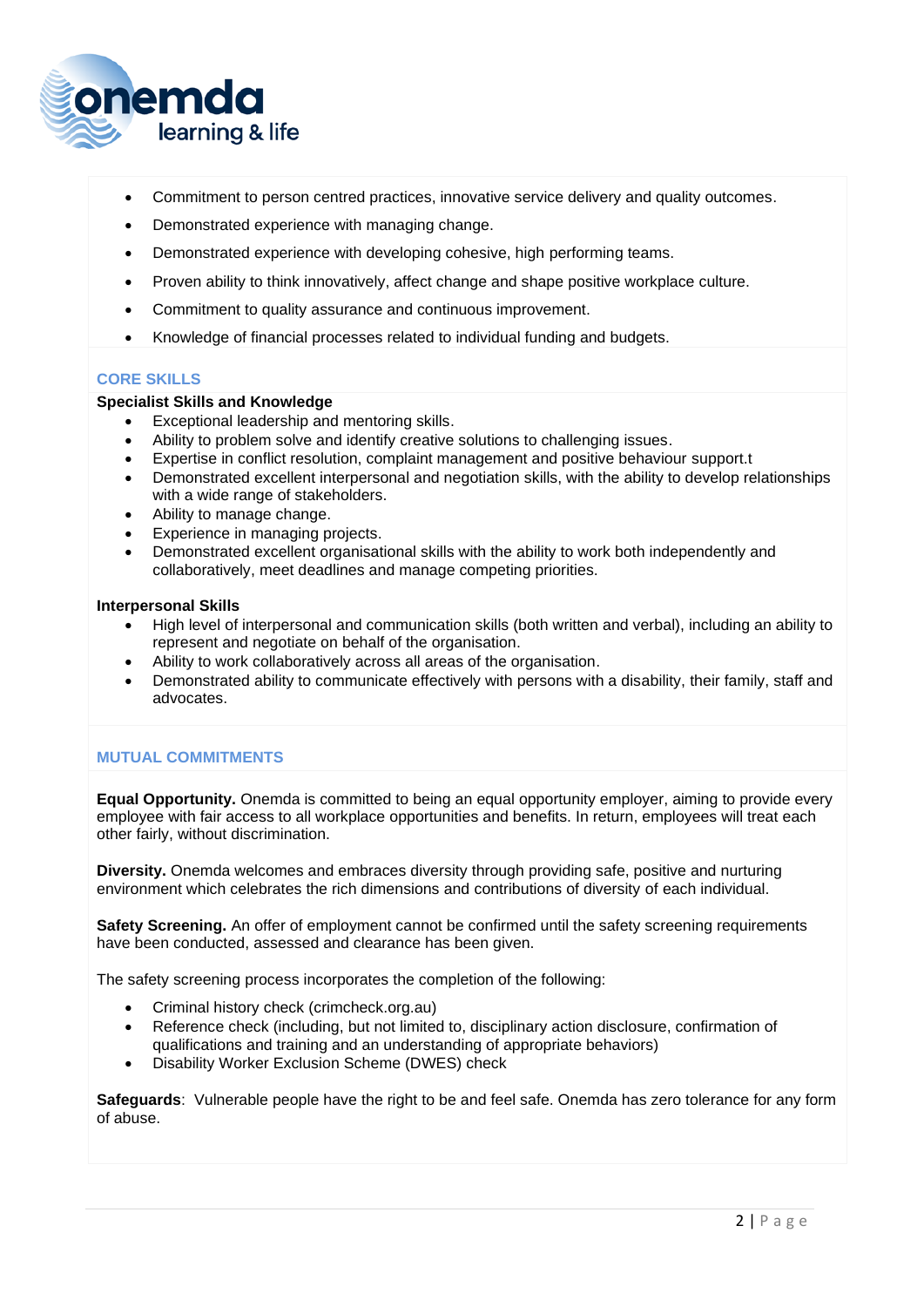

| <b>KEY</b><br><b>PERFORMANCE</b><br><b>AREA</b> | <b>ACTIVITIES AND RESPONSIBILITIES</b>                                                                                                                                                                                                                                                                                                                                                                                                                                                                                                                                                                                                                                                                                                                                                                                                                                                                                                                                                                                                                                                                                                                                                                                                                                                                                                                                                                                                                                                                                                                                                                                                                                                                                                                                                                                                                                                                                                                              |
|-------------------------------------------------|---------------------------------------------------------------------------------------------------------------------------------------------------------------------------------------------------------------------------------------------------------------------------------------------------------------------------------------------------------------------------------------------------------------------------------------------------------------------------------------------------------------------------------------------------------------------------------------------------------------------------------------------------------------------------------------------------------------------------------------------------------------------------------------------------------------------------------------------------------------------------------------------------------------------------------------------------------------------------------------------------------------------------------------------------------------------------------------------------------------------------------------------------------------------------------------------------------------------------------------------------------------------------------------------------------------------------------------------------------------------------------------------------------------------------------------------------------------------------------------------------------------------------------------------------------------------------------------------------------------------------------------------------------------------------------------------------------------------------------------------------------------------------------------------------------------------------------------------------------------------------------------------------------------------------------------------------------------------|
| <b>Group Service</b><br>Management              | Lead and support a culture of continuous improvement ensuring participants and<br>their families and carers receive outstanding, high quality, person-focused and<br>safe services.<br>Oversee the effective management and coordination of the northern metropolitan<br>$\bullet$<br>region Group Services campuses.<br>Work with the General Manager Client Services and Executive team to develop<br>and expand program directions and service diversity in line with Onemda's<br>strategic priorities.<br>Consistently demonstrate the Onemda Values and uphold the positive culture of<br>Onemda.<br>Identify and address any risks to the reputation, caring culture and ethical standing<br>$\bullet$<br>of the organisation.<br>Chair the Participant Review Working Group.<br>$\bullet$<br>Undertake the role of Authorised Program Officer.<br>$\bullet$<br>Contribute to strategic and business planning.<br>$\bullet$<br>Participate in internal governance committees as required.<br>$\bullet$<br>Facilitate and lead change where required.<br>$\bullet$<br>Provide internal and external reports as required.<br>$\bullet$                                                                                                                                                                                                                                                                                                                                                                                                                                                                                                                                                                                                                                                                                                                                                                                                                          |
| Participant<br>Services                         | Provide management oversight of Group Services ensuring these are delivered in<br>$\bullet$<br>a manner that maximises meaningful engagement, promotes the highest quality<br>standards, are effective and efficient, and ensures the safety and well-being of<br>participants.<br>Support Campus Coordinators with program scheduling and service delivery<br>operations, ensuring participants are placed in group learning and support streams<br>appropriate for their needs.<br>Ensure high quality and appropriate supports are provided to meet the wellbeing,<br>$\bullet$<br>health and behavioural needs of participants.<br>Ensure programs are structured to maximise the achievement of participant<br>outcomes.<br>Encourage and support innovative thinking in the planning and delivery of<br>services.<br>Liaise with parents/caregivers/advocates to ensure effective communication and<br>the wellbeing of participants.<br>Manage all significant participant related issues and report sensitive or grievance<br>issues to the General Manager Client Services.<br>Maintain oversight of intake and exit processes for Group Services participants in<br>the northern metropolitan region ensuring KPIs and targets are met.<br>Track and analyse all aspects of service delivery and seek to align to best practice,<br>ensuring consistency across campuses.<br>Ensure Onemda's service provision is in accordance with the principles of social<br>justice and with respect for the dignity and human rights of all persons.<br>Ensure a high level of customer service is provided to participants and families by<br>Group Services staff.<br>Obtain feedback from participants and staff, particularly their views on current<br>service delivery.<br>Promote the work and role of the Onemda Council.<br>Participate in on-call roster.<br>Ensure effective and efficient rostering practices including staff and leave<br>replacement. |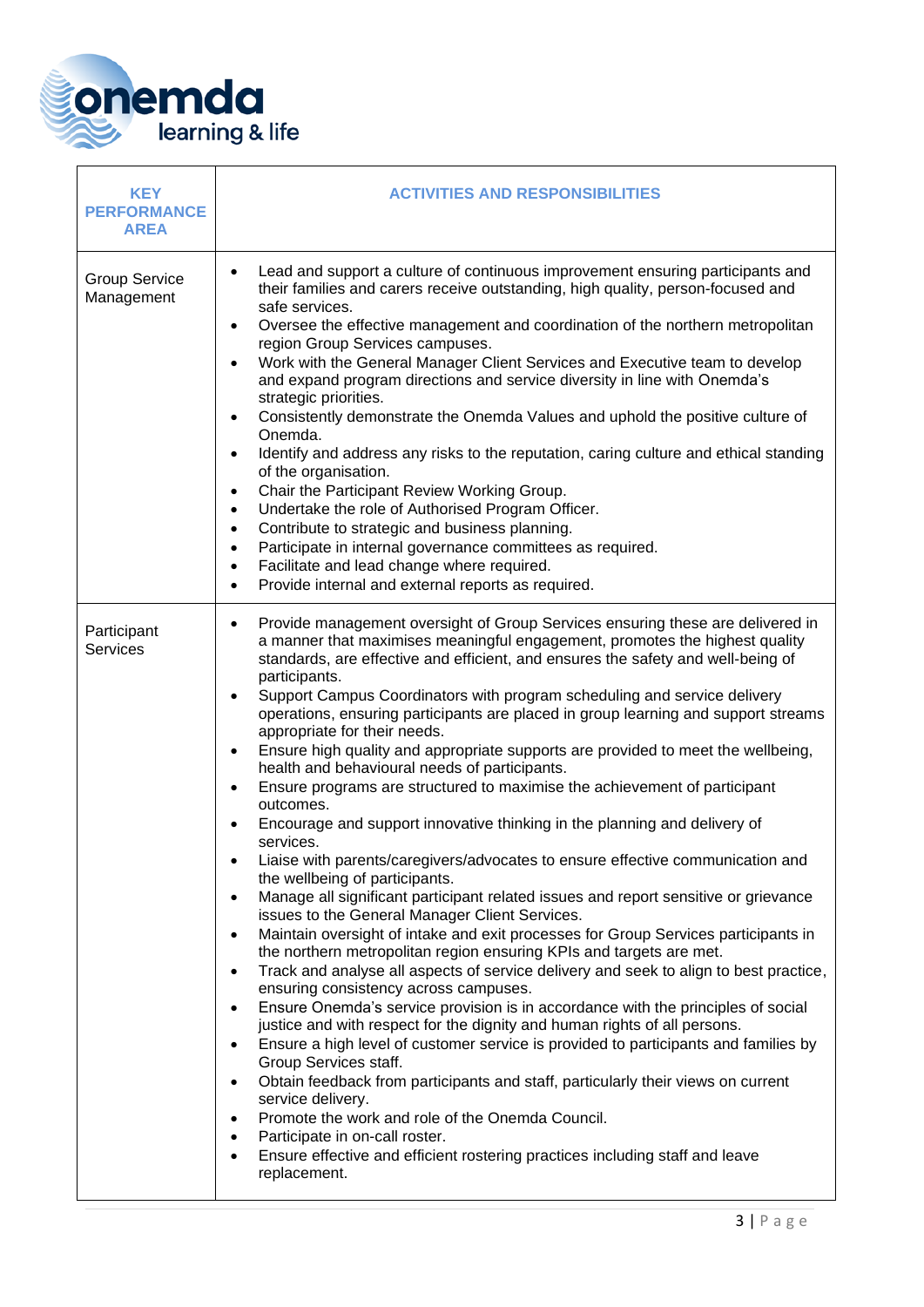

| People & Culture                              | Ensure that Group Services staff complete mandatory training requirements.<br>$\bullet$<br>Ensure that Group Services staff have opportunities for professional development,<br>supervision and performance feedback.<br>Support Campus Coordinators in developing cohesive, high performing teams.<br>$\bullet$<br>Set staff resourcing targets to ensure effective and efficient service delivery.<br>$\bullet$<br>In collaboration with People and Culture Manager, resolve HR issues as required.<br>$\bullet$<br>Ensure Group Services staff maintain all required participant records and outcome<br>$\bullet$<br>reports in accordance with relevant legislation and Onemda policies and<br>procedures.<br>Ensure direct reports understand responsibilities, accountabilities and delegations.<br>$\bullet$<br>Manage recruitment and on-boarding of new staff.<br>$\bullet$<br>Mentor Campus Coordinators in performance management and ensure processes<br>$\bullet$<br>and procedures are followed in relation to staffing matters.<br>Maintain own professional development.<br>$\bullet$<br>Work collaboratively with other internal teams.<br>$\bullet$<br>Ensure Group Services staff are equipped with information, resources, and<br>$\bullet$<br>training required to work safely.<br>Embed a customer service, accountability and performance culture within Group<br>$\bullet$<br>Services. |
|-----------------------------------------------|-----------------------------------------------------------------------------------------------------------------------------------------------------------------------------------------------------------------------------------------------------------------------------------------------------------------------------------------------------------------------------------------------------------------------------------------------------------------------------------------------------------------------------------------------------------------------------------------------------------------------------------------------------------------------------------------------------------------------------------------------------------------------------------------------------------------------------------------------------------------------------------------------------------------------------------------------------------------------------------------------------------------------------------------------------------------------------------------------------------------------------------------------------------------------------------------------------------------------------------------------------------------------------------------------------------------------------------------------------------------------------------------------------------------|
| Finance &<br><b>Business</b>                  | Oversee Group Services budgets and manage resource expenditure in<br>$\bullet$<br>accordance with the Manual of Delegations.<br>Contribute to the development of Group Services budgets.<br>$\bullet$<br>Report monthly on financial status of Group Services including commentary and<br>$\bullet$<br>analysis.<br>Ensure resources are used efficiently and effectively.                                                                                                                                                                                                                                                                                                                                                                                                                                                                                                                                                                                                                                                                                                                                                                                                                                                                                                                                                                                                                                      |
| Incident<br>Management and<br>Safeguards      | Implement and monitor practice standards in line with the NDIS Quality &<br>$\bullet$<br>Safeguards Commission and best practice, including responsibility for policy<br>development and implementation.<br>Promote an environment that has zero tolerance to abuse, neglect and violence<br>$\bullet$<br>towards people with a disability.<br>Oversee incident management for Group Services, including reporting, incident<br>$\bullet$<br>investigations and implementation of service delivery improvements.                                                                                                                                                                                                                                                                                                                                                                                                                                                                                                                                                                                                                                                                                                                                                                                                                                                                                                |
| Compliance and<br>Legislative<br>Frameworks   | Ensure Group Services staff adhere to Onemda's code of conduct, policies and<br>procedures.<br>Ensure that Onemda is complaint with all relevant legislation, and embed<br>Onemda's compliance and legislative frameworks into practice.<br>Ensure that Onemda is compliant with funding and service agreement obligations.<br>$\bullet$                                                                                                                                                                                                                                                                                                                                                                                                                                                                                                                                                                                                                                                                                                                                                                                                                                                                                                                                                                                                                                                                        |
| Quality, Risk and<br>Continual<br>Improvement | Promote continuous improvement and a clear vision of quality in Group Services.<br>$\bullet$<br>Identify and lead improvement opportunities.<br>$\bullet$<br>Manage risks and issues arising in the course of service delivery.<br>$\bullet$<br>Notify the General Manager Client Services of quality and risk issues as soon as<br>$\bullet$<br>practicable.<br>Ensure areas of improvement and/or non-conformance identified through internal<br>$\bullet$<br>and external audits are addressed in a timely manner.                                                                                                                                                                                                                                                                                                                                                                                                                                                                                                                                                                                                                                                                                                                                                                                                                                                                                           |
| Stakeholder<br>Management and<br>Partnerships | Actively participate in relevant promotional activities and engender community<br>$\bullet$<br>interest in Onemda.<br>Develop networks and relationships within the sector, e.g., with other disability<br>$\bullet$<br>service providers, generic and health service providers, relevant health<br>professionals, Local Area Coordinators, NDIA personnel, local council, funders,<br>local community groups.                                                                                                                                                                                                                                                                                                                                                                                                                                                                                                                                                                                                                                                                                                                                                                                                                                                                                                                                                                                                  |